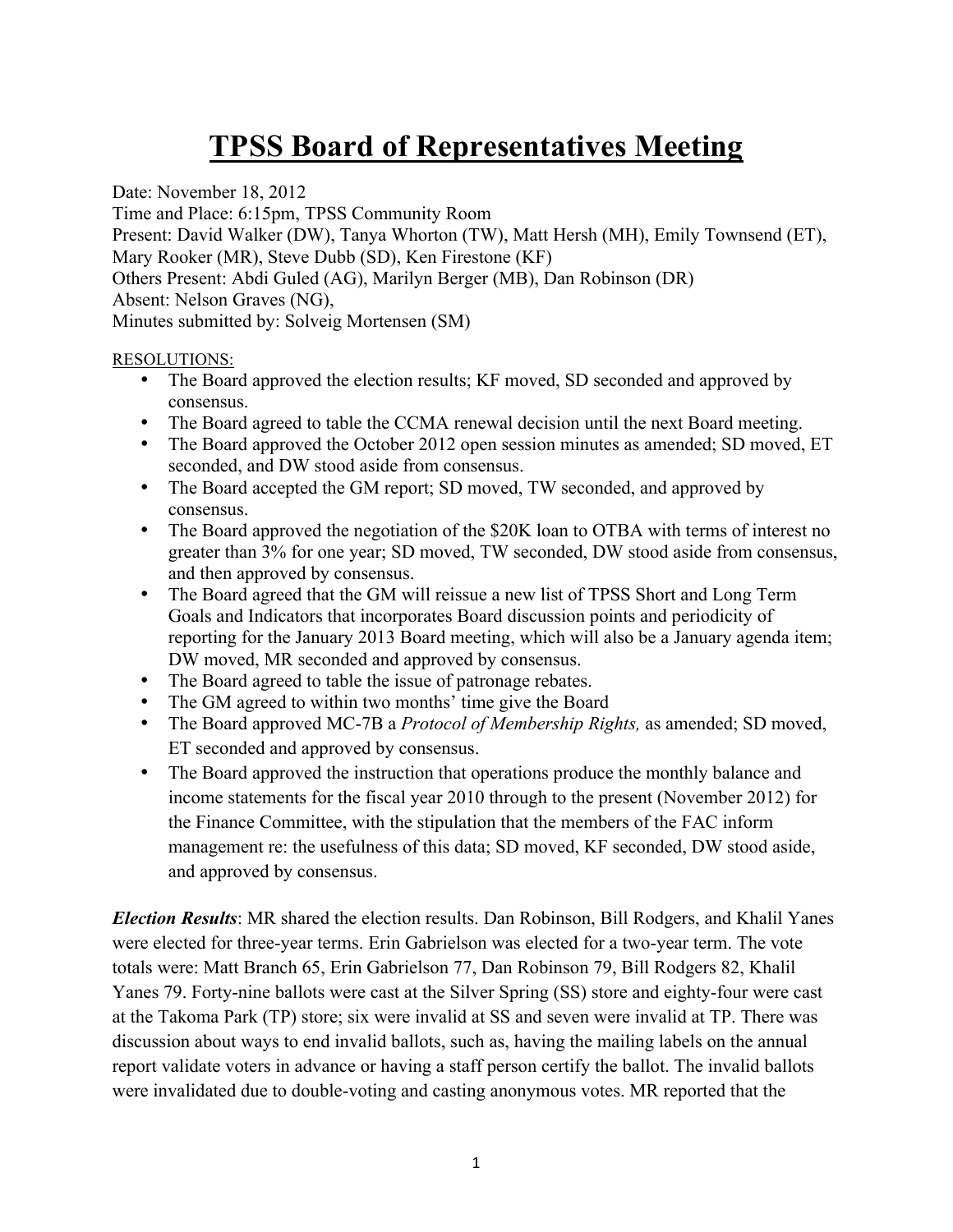Nominations Committee will submit a closing report by November  $30<sup>th</sup>$ , make recommendations, and ask the candidates for their suggestions on process improvements.

The Board discussed the topic of CCMA renewal. Michael Healey, the consultant for the Common Market in Frederick, will not be available to work with the Co-op. As far as renewing CDS with the current consultant, Art Sherwood, one Board rep. had been seeking to renew, specifically for his strategic planning expertise. Another rep. liked being on the CDS listserv, had current questions for the CCMA consultant, and wanted new representatives to have greater resources. DW, TW, and AG confirmed benefitting from the consultation conversations, and MR commented that, when she first joined the Board and acted as vice president, she found sitting in on the conversations with CCMA a valuable, informative experience. DW recounted that one reason he pushed to have the Board's current CCMA consultant was because he believed this consultant would guide the Co-op on strategy. TW stated that she recently relayed to the consultant that she felt they had under-utilized him, and within that conversation, he had suggestions for policy changes. The Board noted a need for consultants to do the retreat and agreed to table the renewal decision. TW confirmed the CCMA webinar as scheduled for Dec.  $6<sup>th</sup>$  and informed the Board that CBLD Board Training will not be held nearby in 2013.

*Open Member Forum:* ET conveyed that Bill Rodgers wanted to inquire if Co-op staff were approached about their preference for or disinterest in a TP store expansion. DW responded that the Co-op membership was consulted and given the choice and the decision as a vote; and to the extent that staff are also members, who can vote as members, they were included in that choice. DW added that the Co-op needs to, fairly soon, decide what kind of Co-op it is going to build.

ET shared that Sophia Maravell is amendable to talking to the Co-op staff about GMOs; ET and MR had discussed forming a subcommittee re: the issue of GMO and products, where MR might also write an article re: the issue for the newsletter. SD remarked that this could be an initiative within the Membership Committee.

*GM Report***:** The GM shared that the cost of the proposed Generac generator: approximately \$78,000. He confirmed that in a power outage, items from SS could be moved to the TP store because this generator will be installed at the TP store. He reiterated that Sophia Maravell is planning to do an education training session re: GMOs with the TPSS staff at the Historic Takoma Building. He also confirmed the date of the staff holiday party as the 4<sup>th</sup> of December.

ET raised a question about the Boycott Procedure document and whether it had had any previous amendments; furthermore, she recounted the discussion point of the Boycott's requiring an estimated future loss for the boycotted product. DW planned to check the current version against the policy register. DW suggested the boycott procedure not entail displayed margin information. SD recommended modifying a statement within it to say fifty *valid* signatures and adding more lines for signatures.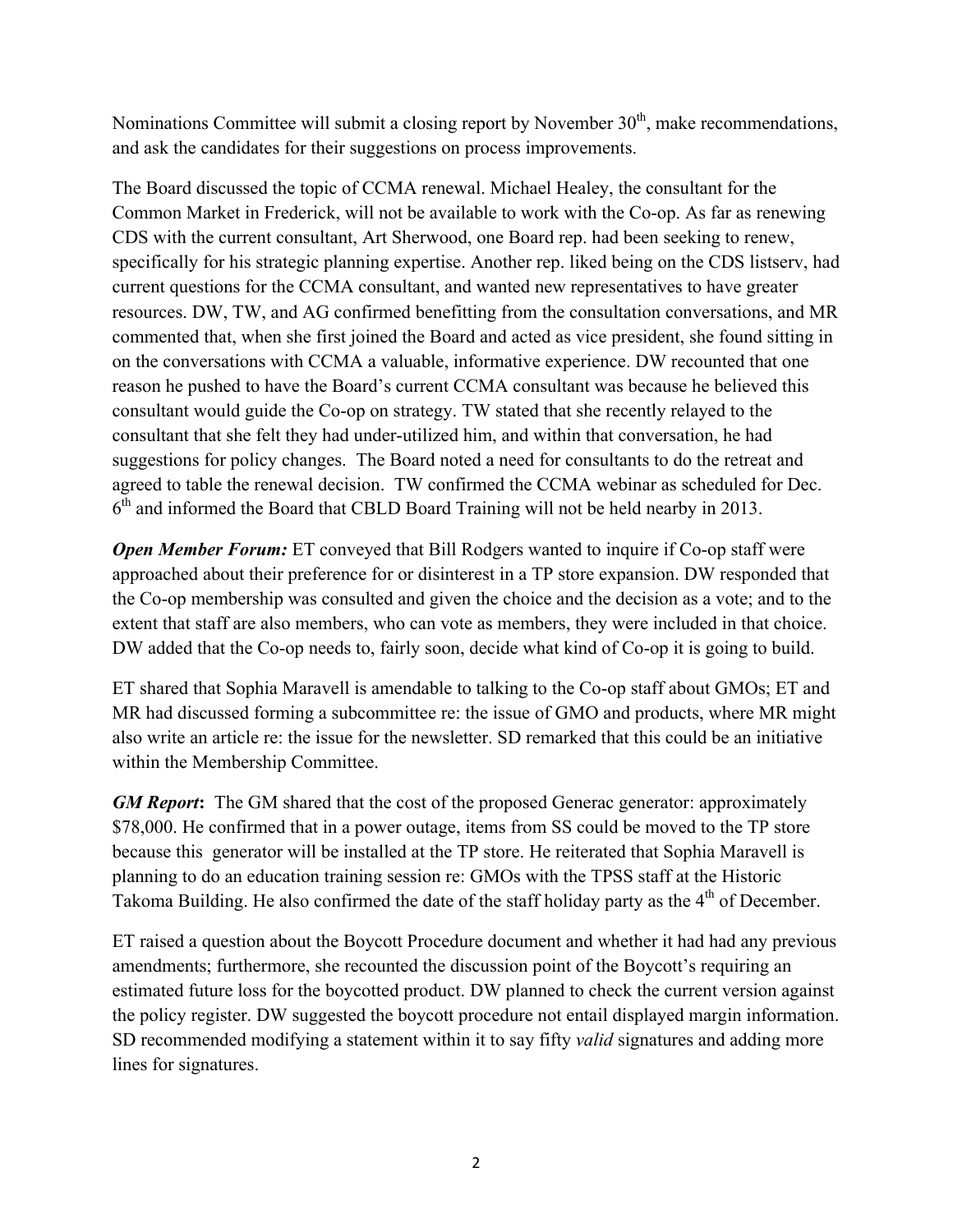Board reps. gave feedback on the proposed "TPSS Short Term Goals and Indicators" list. DW made a point about the listed financial indicator under the first goal. He stated that the "Financial Conditions Report" uses a different debt to equity ratio than what the Co-op has been reporting with; he suggested using total liabilities/total equities rather than current liabilities/total equities.

TW presented a question re: quantification. She reflected that in order to gauge the Co-op's ends goals those goals need to be measurable and demonstrable in a qualitative or quantitative report. So, she asked for more description on how aims, such as, increased product sampling or improved product information on the web will be measured. DW commented that it is fair to give guidance to the GM without it being governance management: conversations can happen with the GM about the planned changes; within a conversation about a goal, an indicator can emerge.

AG expressed how the Co-op is hoping to improve the website for members and non-members. ET and MH suggested measuring this by tracking the changes made to the website or the time and money spent on it. SD talked about communication between a website liaison and the Food Advisory Group. He noted the goal of achieving two member initiated newsletters and also considered how members might make submissions for the website. DR remarked that he knew from doing business that customers like a website with current store updates and no outdated information. DW remarked that he would like to see the creativity of the Co-op's membership support content generation for the website. He also stated that he thought the Co-op should put product information on the website. There were mixed opinions on the prioritization of reworking the Co-op's website. One Board rep. suggested that it would involve more than committee work; it would be included in the work of a marketing manager.

Other aims were touched upon. To gauge improvements in signage, Board reps. suggested doing signage as part of member education and having a walk through. AG confirmed that the tracking of shrinkage of unsold goods would start from ordering, move to shelf accounting, etc.; the Coop would be looking for a decline in the total of unsold goods after pulling the outdated items. AG described the things he might do at the year's end to begin open book financial management.

SD gave the feedback that this seemed to be an overall good set of indicators. He noted that profitability is implied within the goal of sustainability and talked about another profitability indicator. DW referenced the profitability policy and commented that the goal was probably listed appropriately. DW made the point that, even with optimal operations, steadily-growing profits (net income) may not be possible because of a specific seasonality to the fiscal year. So, he stated, using net margin as an indicator normalizes profitability as a function of sales. DW emphasized that the list should include margin and dollar value as profitability indicators and the practice of looking at gross profit and gross margin. ET echoed these points. DW also stated that the Co-op should not necessarily want either net income or net margin to upward trend forever, which might signal exploitation of shopper-owners or worker-owners.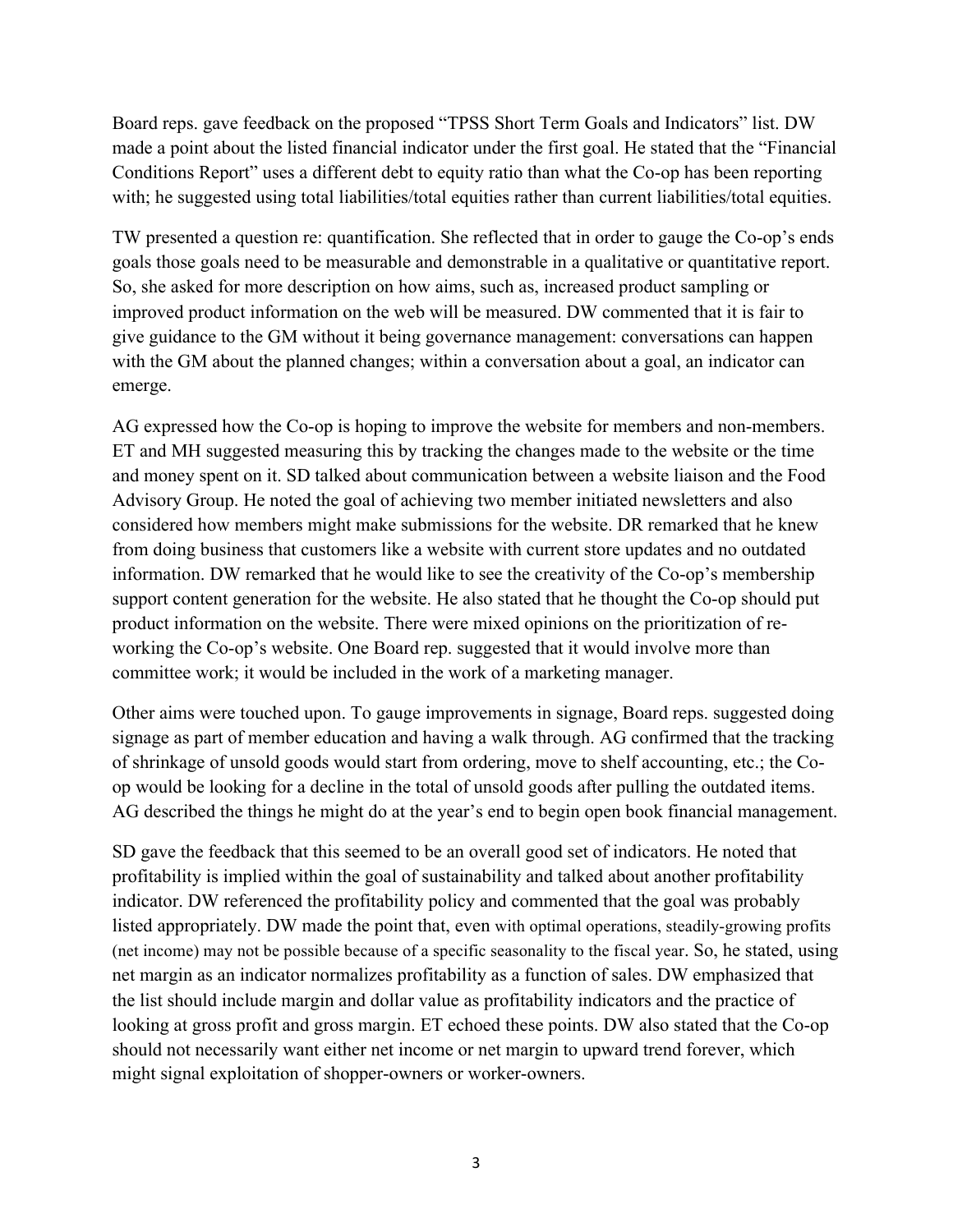SD commented on the staff satisfaction survey as an important indicator of an empowered workforce; he suggested also tracking staff turnover at the management and employee level as another important indicator. ET shared questions on the measures/indicators of the aim of providing local and organic foods and emphasized the Co-op's having a variety of different local and organic fruits and vegetables. She also raised her suggestion for a store energy audit. Board reps. believed environmental considerations will be addressed during the expansion effort.

Board reps. discussed the importance of employees being able to answer industry pertinent questions; some emphasized it, while others felt that the customer service indicators listed in number three were more pressing. Board reps. suggested quizzes or possibly certifications as a means to ensure employee knowledge. TW commented that profitability and sustainability were linked with the goal of providing local and organic foods at reasonable prices in a welcoming setting, which entailed vital indicators.

SD recommended that the Board approve the list as is, but also ask the GM to add some things to track. DW elaborated that the GM and Board should re-review the list within the next couple of months and requested that periodicity of the reporting be included in the list.

*Finance Committee:* TW summarized that the Board had asked Old Takoma Business Association (OTBA) to agree to certain terms on the current \$20K loan. DW noted that the Finance Committee recognizes that the continued intention with this loan and with the new proposed terms is not to generate a large profit, but to be a community partner. The Board approved management's pursuing the extension of the \$20K to OTBA loan for one year with terms of interest not to exceeding 3%.

TW explained that the Finance Committee had had a conversation about what kind of advertising OTBA can offer to the Co-op and noted that they do sponsorships. SD shared that OTBA used to have a common discount policy among OTBA members for the Co-op. AG talked about working with OTBA for advertisements and noted that Loren and Patty had ideas about businesses partnering in advertising and doing weekly updates on happenings in Takoma Park.

TW described the discussion of asset protection at the FAC and noted the money that the Co-op will make at the end of the year. The main focus was whether the Co-op should use more banks to build relationships and address a debatable policy point re: not having too much in any one account because of FDIC concerns.

DW raised the issue of a concentration of risk and pointed out the large amount of Co-op money deposited in just one large bank; he commented that he worries about banks all having difficulty at once. He noted that the Board needs to address the non-compliance with policy L-6. DW asked the GM to do a monitoring report on Policy L-6 for January 2013. He added that the Finance Policy is up for review at the year's end and will require reauthorization.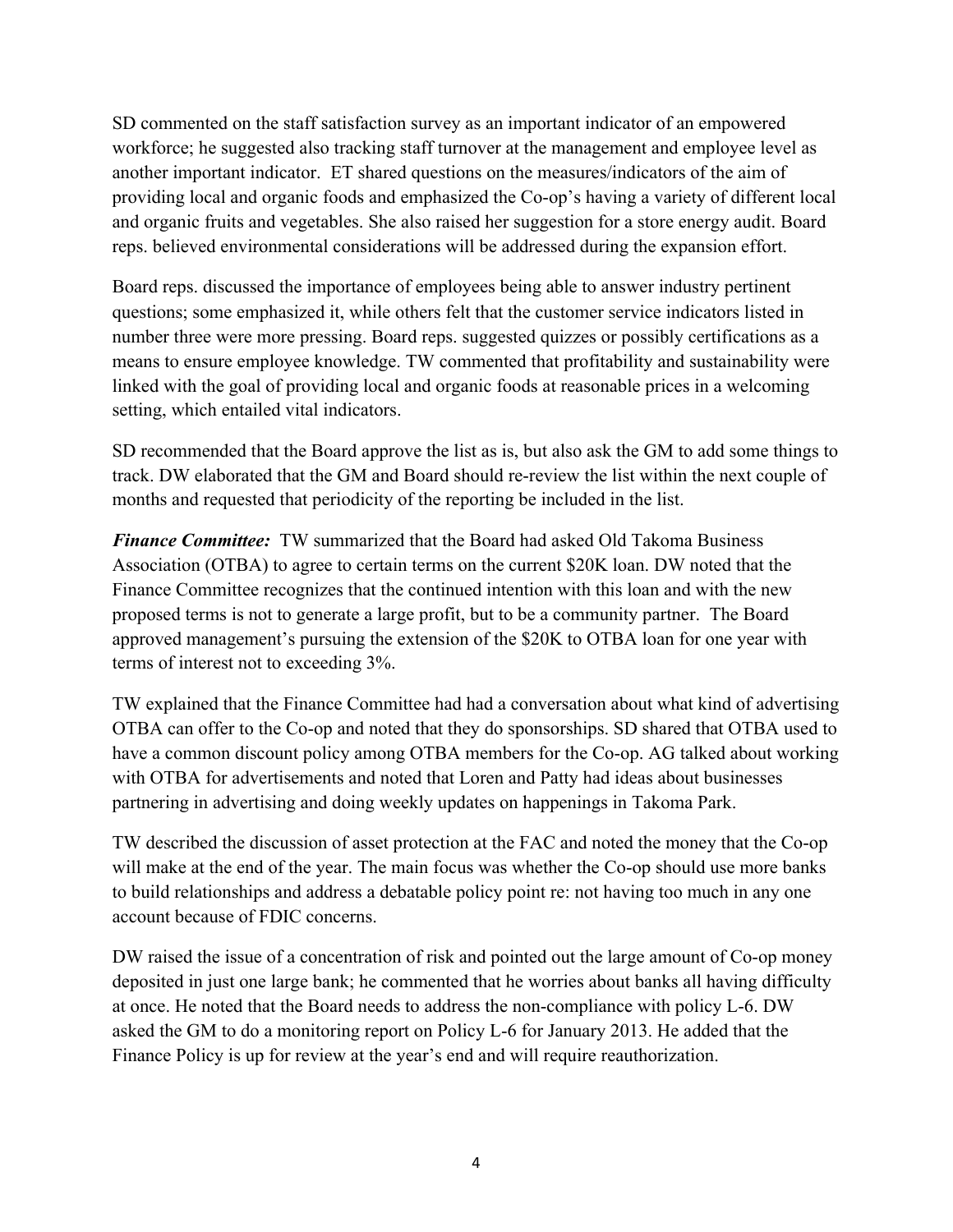TW explained that the Finance Committee discussed moving the expansion fund to a different bank, and although they considered Lafayette Credit Union (LCU), the relationship with LCU has not evolved the way they expected. The GM commented on the hidden fees they discovered once they began to contract for the ATM machines. DR shared that he works with a credit union exploratory group in Takoma Park and they were considering Signal and Mid-Atlantic. Other Board reps. named the Teachers Credit Union and the National Cooperative Bank as options. ET commented that it might be good to set up a relationship with Signal akin to what was tried with LCU: Co-op membership allows membership to the partnering credit union.

One rep. commented that Suntrust does not earn much for the Co-op and does not invest in socially responsible ways. SD gave the feedback that he was not worried about the \$250K limit, but was concerned about money management and receiving such a poor return (under \$20) on a sizably large account. TW added that she would not expect a high interest rate, considering how low rates are at this time, but thought a no fee account seems reasonable.

*Patronage Dividends***:** DW explained that the Board should be aware of the option of offering patronage dividends. He stated that the Co-op made \$450K last year and it can be declared as a patronage dividend, which means that the Co-op would then need to pay out 20% or \$90K as patronage dividends. He elaborated that if this is done the Co-op's tax liability will decrease (for that year) and the Co-op will put money back into the community. DW remarked that the current auditors working with the Co-op are well versed in this area and may comment.

Board reps. considered the investment in time and expense; the fact that patronage dividends had never been done; and that it will save \$60K in taxes. One Board rep. made the point that in financing the expansion, the Co-op will need to ask members to invest in the Co-op via preferred shares or other types of loans. So the Co-op would be returning money to members and then, shortly thereafter, ask for money back. One Board rep. believed that this would incentivize members to invest more in the Co-op and he thought members would talk about it. The GM explained that the Co-op has one store performing poorly and has overall infrastructure needs, so he needed to take those things into consideration when looking at using money for patronage rebates.

DW planned to send the Board and GM an overview on the topic and suggested tabling the issue for the new Board to discuss. DW also made the Board aware that the auditors have asked the Board if there were any areas of concern.

DW requested monthly balance and income statements from operations for the fiscal year 2010 through to the present; he wanted a complete accurate dataset to do analysis. The Board discussed whether this request suggested an issue and how ultimately the FAC can make this request. KF remarked that there were two things to note: the needed information getting to the Finance Committee and the follow-up by the Board happening at a future meeting. The Board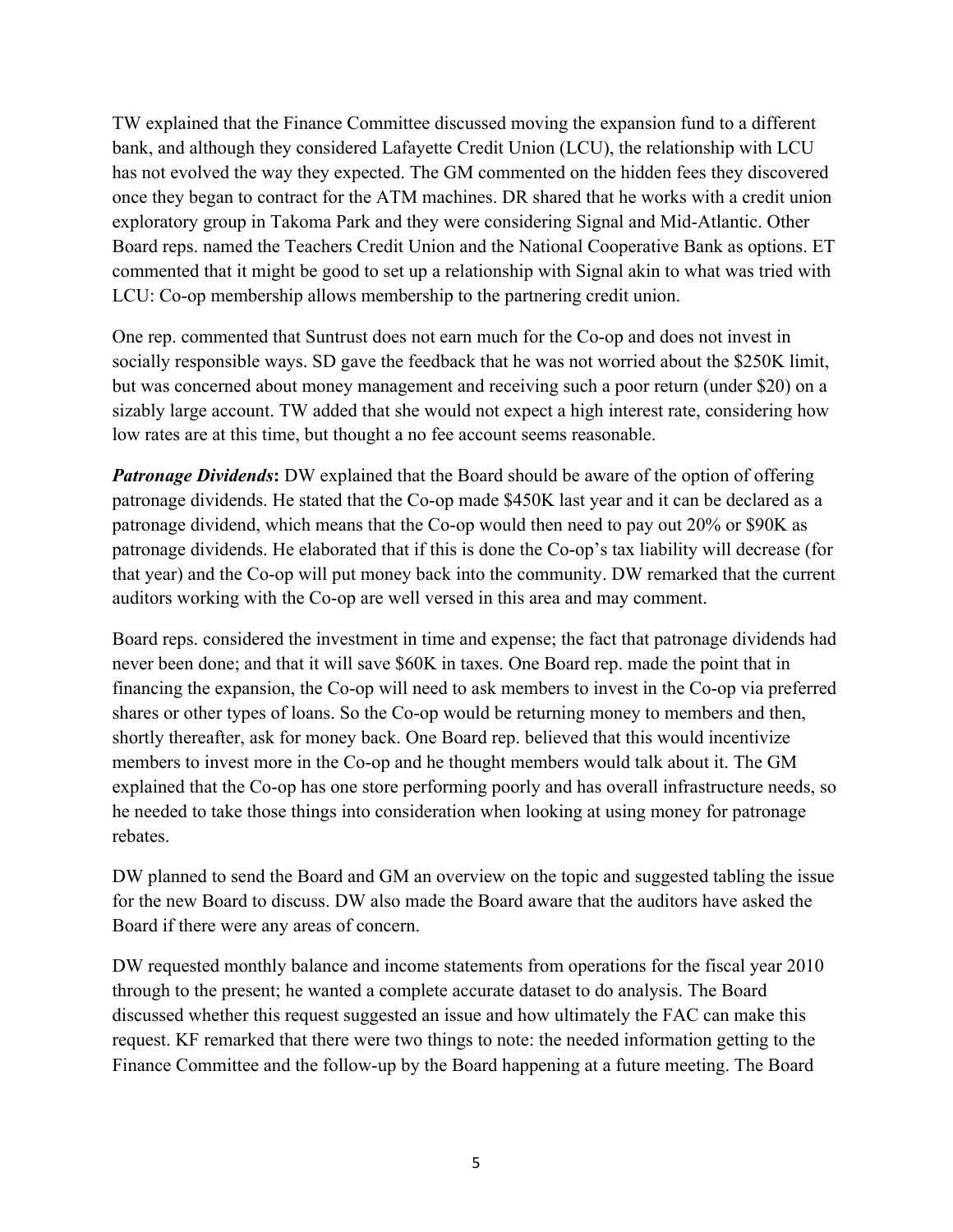approved the suggestion that the requested data be given to the FAC; however, the GM requested that the FAC members inform him whether the information is essential for their aims.

*Silver Spring:* The Board recounted that the GM had submitted a marketing plan in July, which entailed many benchmarks and so, they asked him to go through that report and give a status update. The GM planned to get back to the Board in two months with a report on the status of the SS store.

DW made comments about the current problems at the SS store; he tied it to the inventory. He stated that there had been a collapse of inventory at the SS store; he believed that the inventory was completed and within the 90 day period, the inventory then fell by \$60K. He noted that there is no ending inventory for August and that the current loss at the SS store is for some \$80K. He speculated on two explanations for this unusual change: 1) the inventory was completed on July  $7<sup>th</sup>$  and then the Co-op adjusted the value to reflect the inventory as of June 30<sup>th</sup>; so some of the loss occurred in the fourth quarter of FY 2011-2012 or 2) perhaps, there was theft taking place at the SS store. He also commented that the problem is that the SS store made a 21% margin versus the 29% margin made last year and that this may be the first time the Co-op is getting an accurate count. One Board rep. pointed out how hard it would be for anyone to take approximately \$900 worth of stuff from the SS store each day. DW suggested that the Board pay attention to the December report

*Membership Committee:* SD reported that in the last Membership Committee meeting, they discussed goals: one goal is to do outreach to the Latino community, in particular; another is to start having recipes in the newsletter; and the last is to have monthly community events in the Historic Takoma space on topics ranging from health to justice. SD announced that the next Membership Committee Meeting will occur on Dec.  $10<sup>th</sup>$  at the SS store.

DW thanked ET and SD for their work on the proposed MC-9. He pointed out that he supported it as a viable statement, but saw it as a problematic policy, because all of its derivatives come from existing policies, which meant it would need to be modified with each primary policy change. The Board discussed re-considering MC-9 as a member benefit protocol. **SD planned to amend the proposed MC-9 to be MC-7 B as a protocol of Membership Rights; and change the line re: boycott to properly state fifty members rather than seventy-five.**

**Expansion Committee:** KF announced that there will be an expansion meeting on Tuesday and that AG has found a design build company that has ideas which will be discussed at the meeting. KF commented that the Expansion Committee is hoping to now see designs. He also shared that there will hopefully be a real estate contact at the meeting. **He shared that the December meeting will be moved and he would follow up with the new date.**

The Board planned to have the December Board meeting on the 18<sup>th</sup> and have it be one which dealt entirely with transitions.